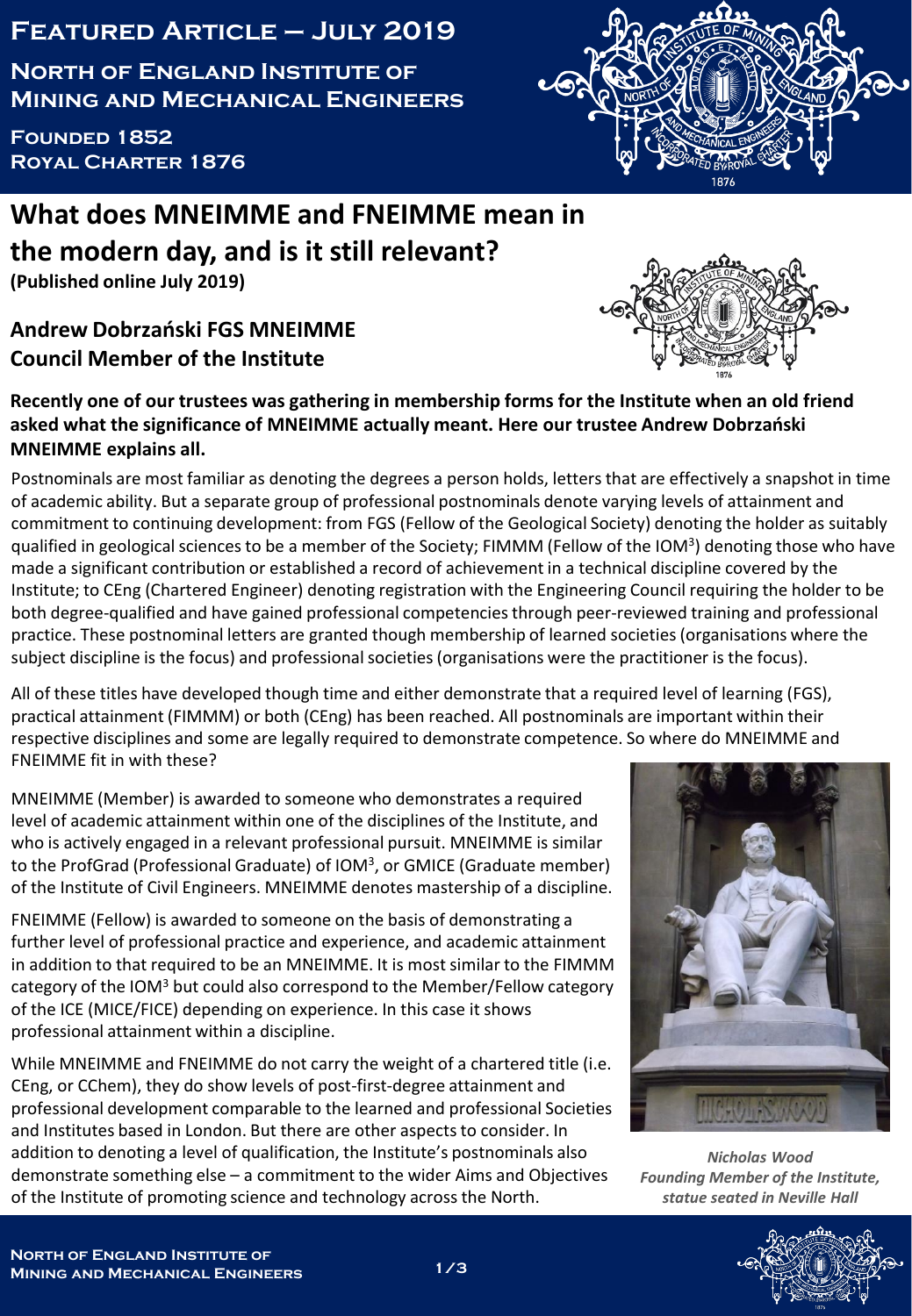

As well as being an MNEIMME I am also a Fellow of the Geological Society of London. By proudly sporting FGS at the end of my name it shows that I'm a supporter of the Society's activities and an active participant of the geological community. Additionally, I had to be proposed and seconded by two other members of the Society, meaning that in effect I have a direct connection back to the likes of luminary geologists such as Murchison and Sedgewick, and more latterly Watson and Pitcher.

MNEIMME and FNIEMME also carry that similar weight of history and commitment to the community. Being proposed and seconded for membership of the Institute places you into a direct lineage from some of the greatest Northern scientists and engineers, one of the most notable being Nicholas Wood (the founder of the Institute) who was arguably one of the most accomplished mining and railway engineers that Tyneside has ever produced. In the present day our members include university staff conducting cutting-edge research, and dynamic industrialists who have been actively involved in developing a multimillion-pound potash mine in Yorkshire.

Membership of the Institute also helps those looking to progress in their careers and offers a helping hand through voluntary and professional development. When coal was King, membership of the Institute was expected as the primary way of obtaining professional development and career progression. With the decline of the mines our focus has changed, and we now run a successful series of lectures which can be used for CPD purposes, and are looking to use our industry and academic connections to develop professional workshops, and generate impact and engagement with the public for academics.



*Speakers from our recent Younger Members' events, featuring local industry speakers, PhD researchers, and interactive demonstrations*

One of the main benefits of being a member of the Institute today is access to a locally focused organisation with an emphasis on professional development, and one which provides opportunities to talk to colleagues and potential collaborators from across the North. In my own experience, being a trustee of the Institute has opened up opportunities I never thought I'd have access to and has personally greatly helped my career through being able to meet other like minded professionals. Furthermore, the Institute provides grants for publishing and we curate our own journal 'Transactions', opening up opportunities for members to publish their research for a wider audience.

Most importantly the Institute provides a way for help shape the future of the Northern regions. Learned and professional societies have always played a role in changing the world, for example in 1919 a lecture given by Eddington was hosted by the Royal Astronomical Society where the results of an experiment supporting Einstein's theory of general relativity was given thereby revolutionising physics. More recently the work of the Royal Society of Edinburgh has helped to support start-ups and fund researchers supporting local economic growth; and while there are nearly 1000 learned and professional societies in the UK, what makes the Institute particularly distinctive is that it is the only society in the North that holds a Royal Charter focused on science and technology.